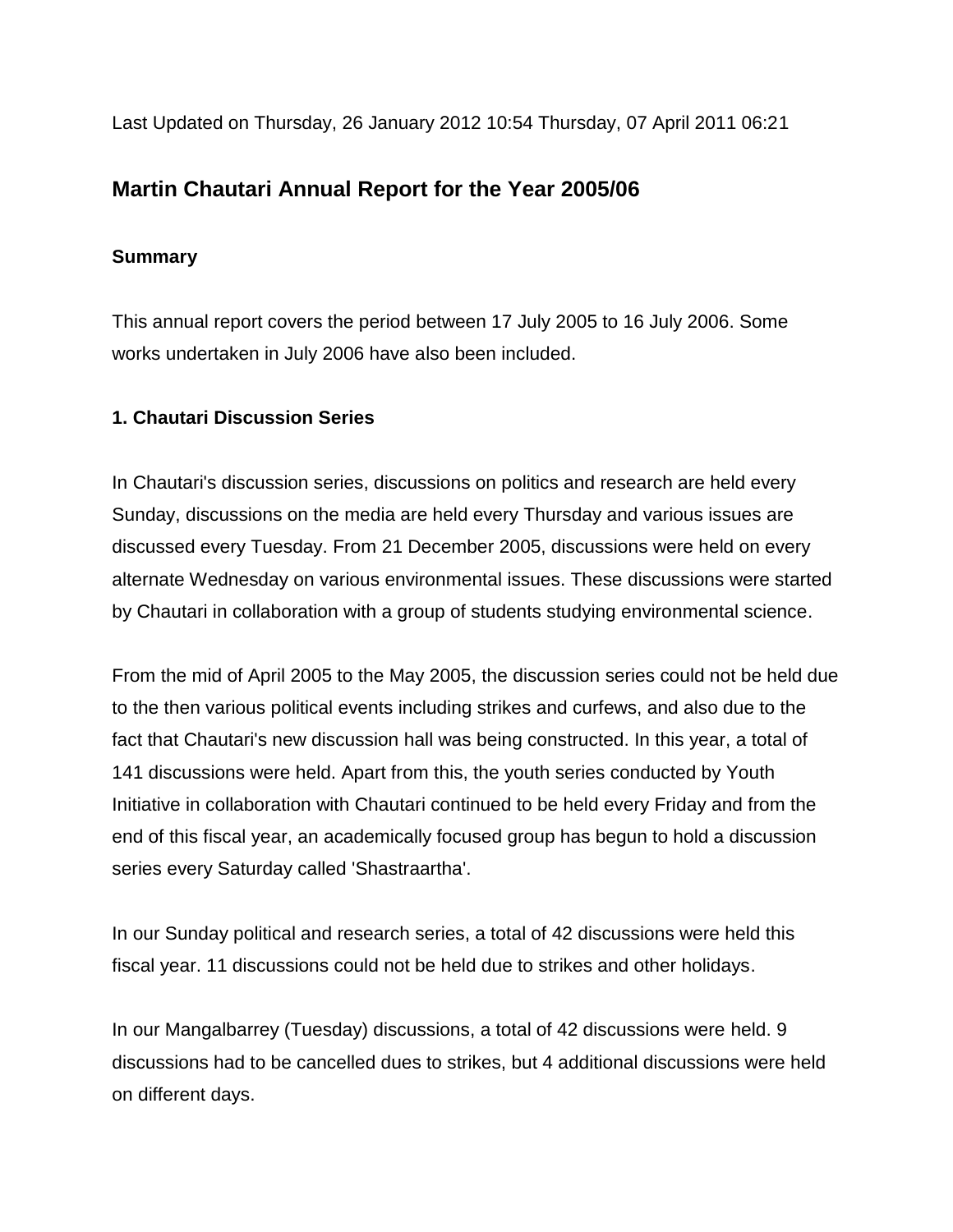In our Media discussion series, 19 discussions took place according to our fortnightly schedule. Our regular 'Film @ Chautari' series continued to take place in the alternate weeks and a total of 23 films were shown. In all, 42 events were held with 10 occasions in which no event took place.

In our Environmental series, a total of 11 discussions were held. Initially conceptualized by Chautari (under the leadership of Sharad Ghimire) and students of Environmental Science as taking place fortnightly and later to be made weekly, due to the inactivity of the students, this series has now stopped. 11 of the discussions to be held under this series could not take place.

In the Youth Discussion Series, a total of 39 discussions took place, with 13 cancelled due to various reasons. This series started four years ago with Chautari merely providing the discussion space. Since December 2002, Chautari now collaborates with Youth Initiative in the holding of these discussions.

#### **2. Environmental Justice Program**

The Environmental Justice Program at Chautari was started in 2001/02 with the help of the Ford Foundation. The main aim of the program is to make the concept of 'environmental justice' wider by studying and researching the obstacles in increasing the access and control of those concerned with natural resources and clean environment. Kaski district forms the study district of this program, and in collaboration with the Kaski district forest users group federation, the program undertook to improve the livelihoods of poverty line groups in various villages. Programs undertaken this year include 1) follow-ups, interactions, additional technical support and help in securing market access for products. 2) economic support to the poorest of the poor in the form of chicken, goat and bee rearing/keeping activities, briquette making and formation of committees between such groups and 3) various discussion series including a session at the 'Future Nepal: Citizens Initiative' aimed at drawing youth's interest in studying and researching environmental justice issues.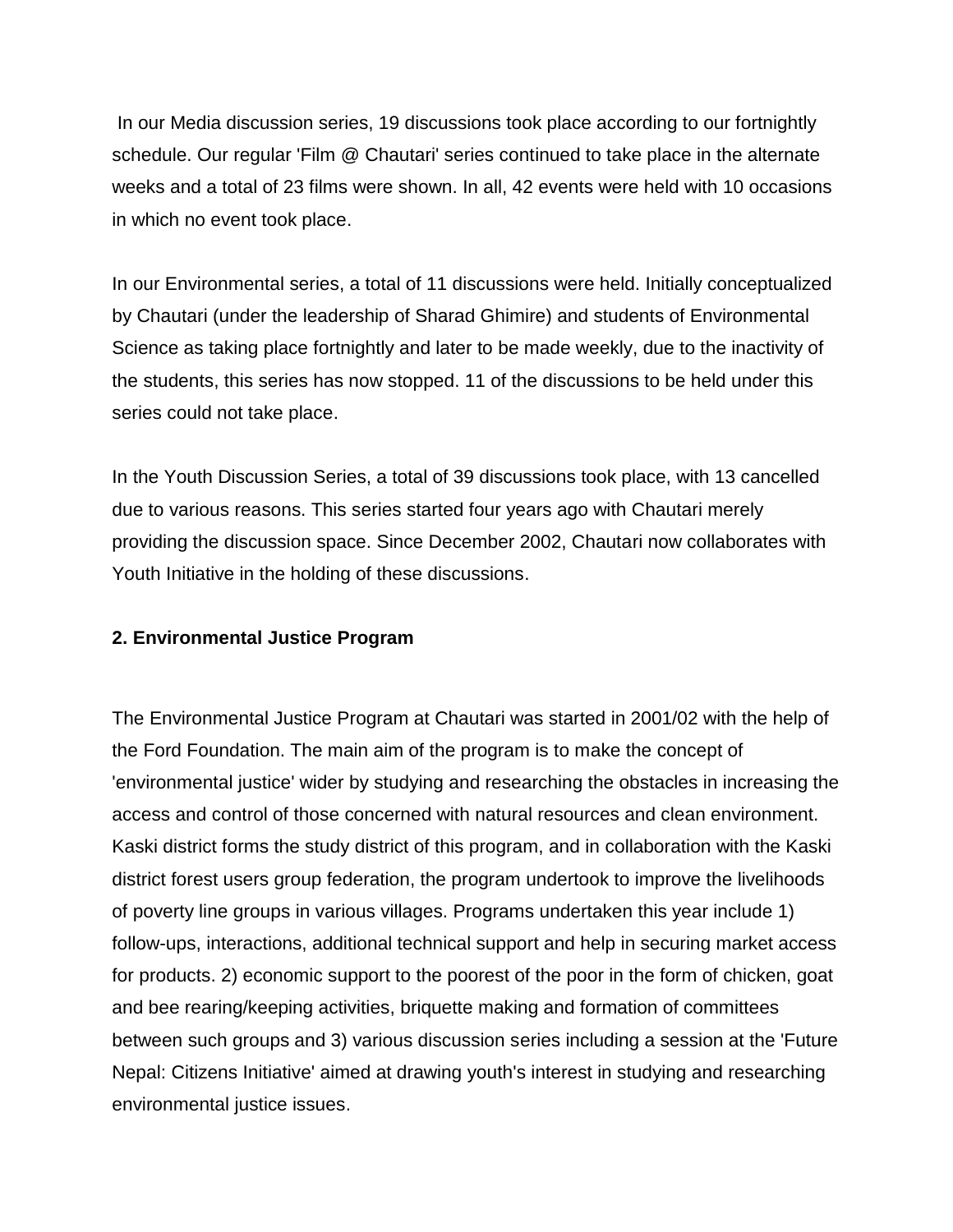#### **3. Media Research Program**

The Media Research Program this year centered on FM radio news and discussions. This resulted in the publication of the 26th book in the Chautari Book series - 'Radio Journalism: FM Radio News and Discussions' - editors - Pratyoush Onta, Shekhar Parajulee, Devraj Humagai, Komal Bhatta and Krishna Adhikari. This was supported with the funds from Danida/HUGOU.

Also with the help of Danida/HUGOU, steps were taken to establish a media documentation centre, and much of the activities of the media team centered on accumulating books, articles, unpublished reports, journals etc for the library. Until mid September 2006, more than 1200 books, 500 articles written in Nepal and outside, around 150 media related seminar papers and various other materials were gathered. While the library has concentrated on media related material, resources related to research and programs relevant to other past and current Chautari interests has also been accumulated.

Under this program, an annual journal titled 'Media Study' is also planned. This year has seen authors requested for articles and editing and commenting on initial drafts undertaken. Two draft manuscripts to be published under this series - women and television and FM radio under the king's rule - have received comments and are undergoing editorial assistance.

Other activities undertaken include: a half day interaction on Nepali media publication; discussion on journalism outside Kathmandu led by a Butwal journalist; 5 Chatauri media fellowships given to BA students to undertaken research and the official opening of the Media Documentation centre on 20 July 2006.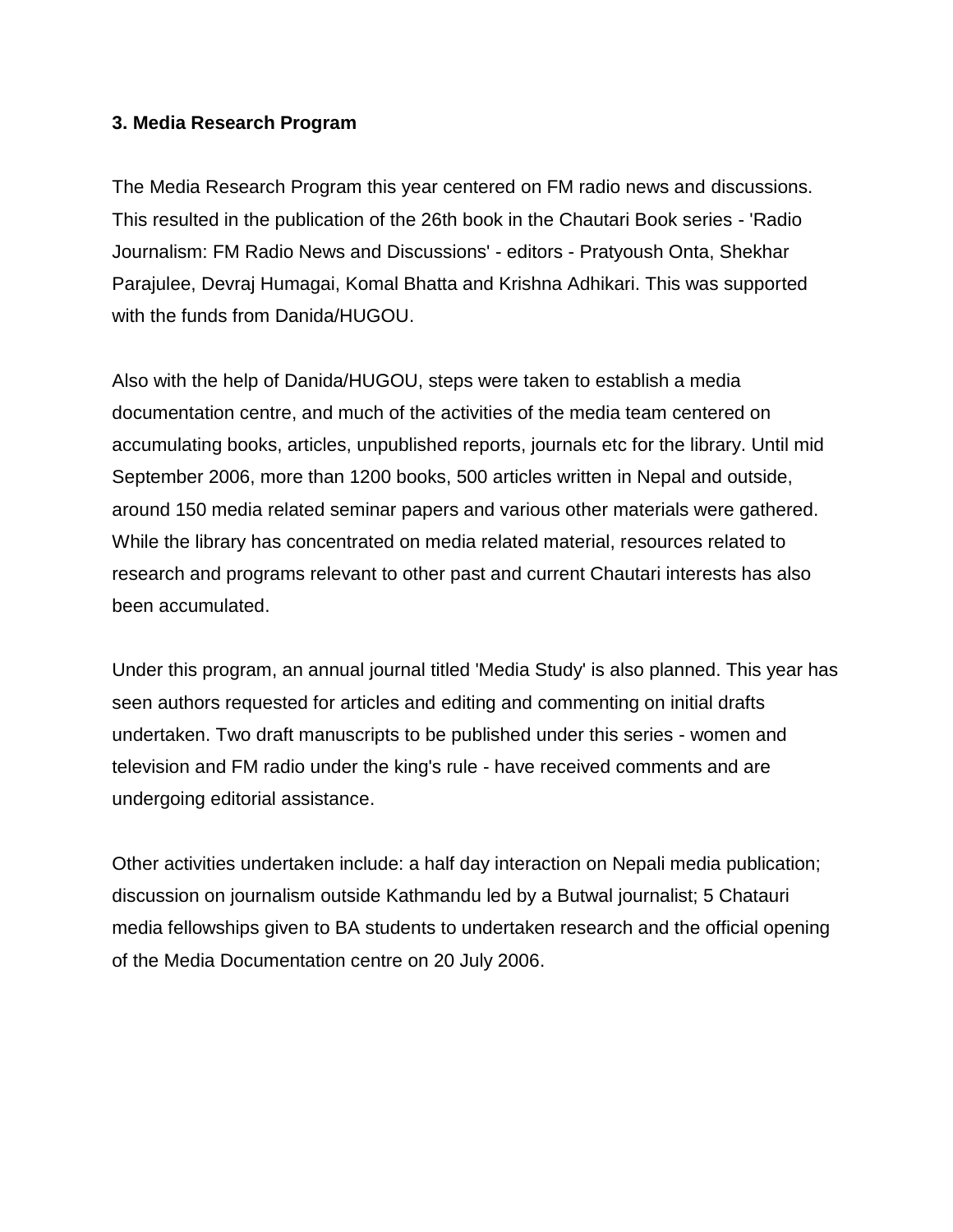#### **4. Human Security and Politics Program**

The Human Security and Politics Program at Chautari has just started. Since the last 5 months of 2003 and until the end of 2004, Norwegian Church Aid (NCA) has provided funds to research poverty related issues. With this help, Chautari has published a book on poverty and a book on health. It is this initiative that Chautari has transformed into a program on human security and politics which NCA has promised to help fund from 2005 to the end of 2007.

A book on urban poverty initially targeted for publication on January 13 2006was delayed as was an edited volume on the conflict. Reasons for the delay lay in the fact that people associated with these publications were involved full time in the movement to restore democracy and peace following the king's takeover on February 1, 2005. New publication dates for the urban poverty book is 17 October 2006 and for the conflict book November 2006.

This fiscal year has also seen work undertaken to prepare two other books for publication. One is authored by Jagannath Adhikar on livelihood issues during conflict which is being copy edited and targeted to be published by November 2006. The other book is on foreign aid and is co-edited by Tatsuro Fujikura and Shizu Upadhyaya.Initial work on this book has been started and along with Chautari's Bhaskar Gautam and Seira Tamang, new Chautari researcher, Jiwan Subedi, is also contributing to this edited volume.

Initial work has also been started on a reader on democracy to be co-edited by Bhaskar Gautam and Seira Tamang. This reader will be in Nepali and will contain translated and other articles relevant for issues for democracy in Nepal.

An 'Alternative Books Fair' was organized from 15 November 2005 to 20 November 2005 in collaboration with 5 non commercial book publishers. This event was held under the human security and politics program.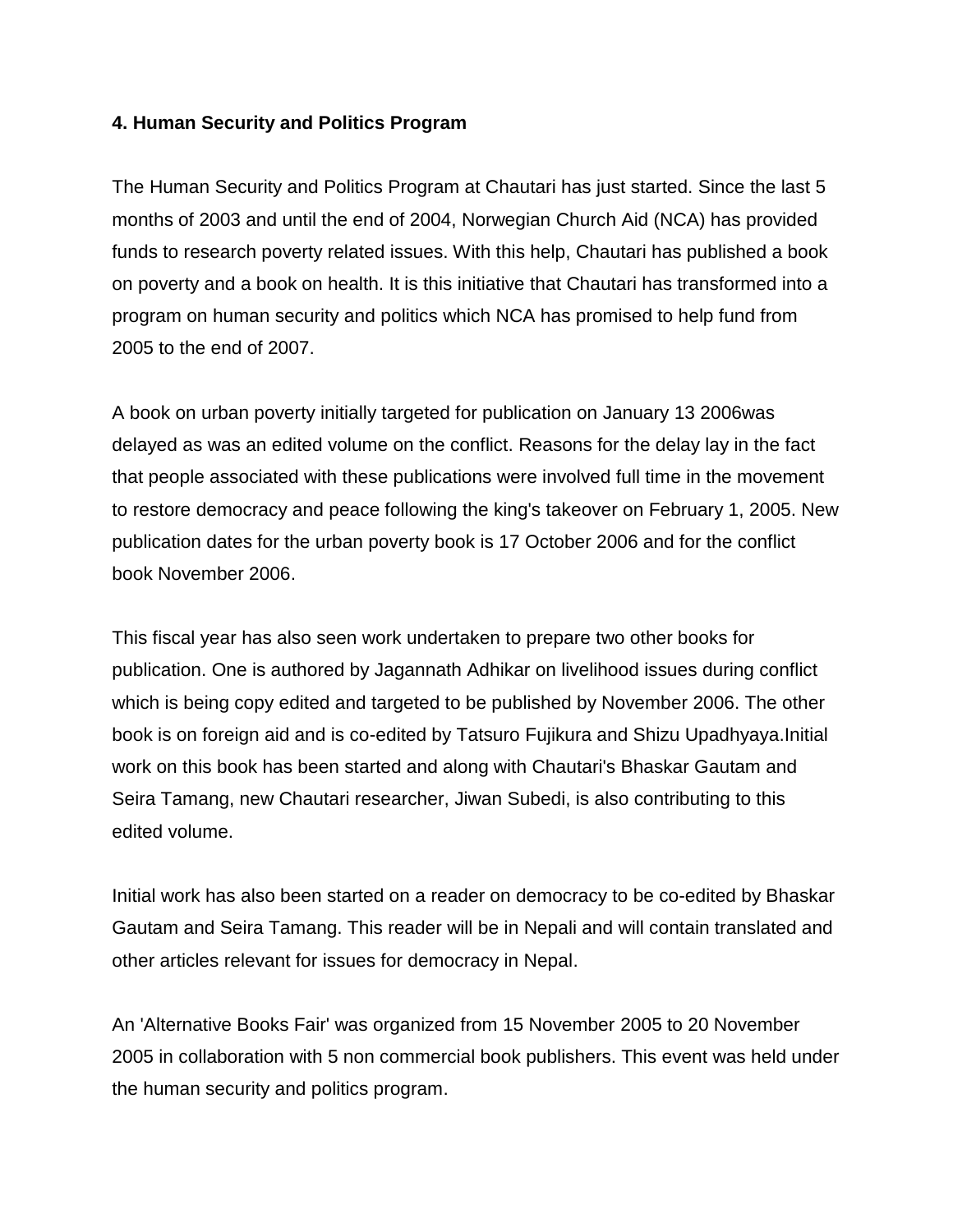### **5. Book Publication Works**

Under the Martin Chautari Book Series, one book - the above mentioned 'Radio Journalism: FM Radio News and Discussion' was published. Other books that could not be published but for which work has been undertaken, are forecast to be published in the current fiscal year.

Apart from this, the second issue of the journal 'Rupantaran' - co-produced with the 4 other organizations - has become published. The third issue is in the process of becoming published.

### **6. Future Nepal: Citizens' Initiative 2**

Along with many other organizations, Martin Chautari co-organized the second of the 'Future Nepal: Citizen's Initiative' conference on the 7 and 8 November 2006. The conference was organized on the premise that citizens had to discuss such central issues as the constituent assembly, federalism and inclusiveness in the conceptualizing of a new democratic, republic Nepal. Paper presenters, discussants and participants were drawn from all over Nepal.

#### **7. Administrative Works**

Administrative works included in the past year are as follows:

The formation of a new board following the Annual General Assembly (AGM) held on 4 September 2005.

Chairperson: Jagannath Adhikari General Secretary: Seira Tamang Treasurer: Shizu Upadhaya Member: Bikash Pandey, Purna Basnet, Sarad Ghimire, Shekar Parajulee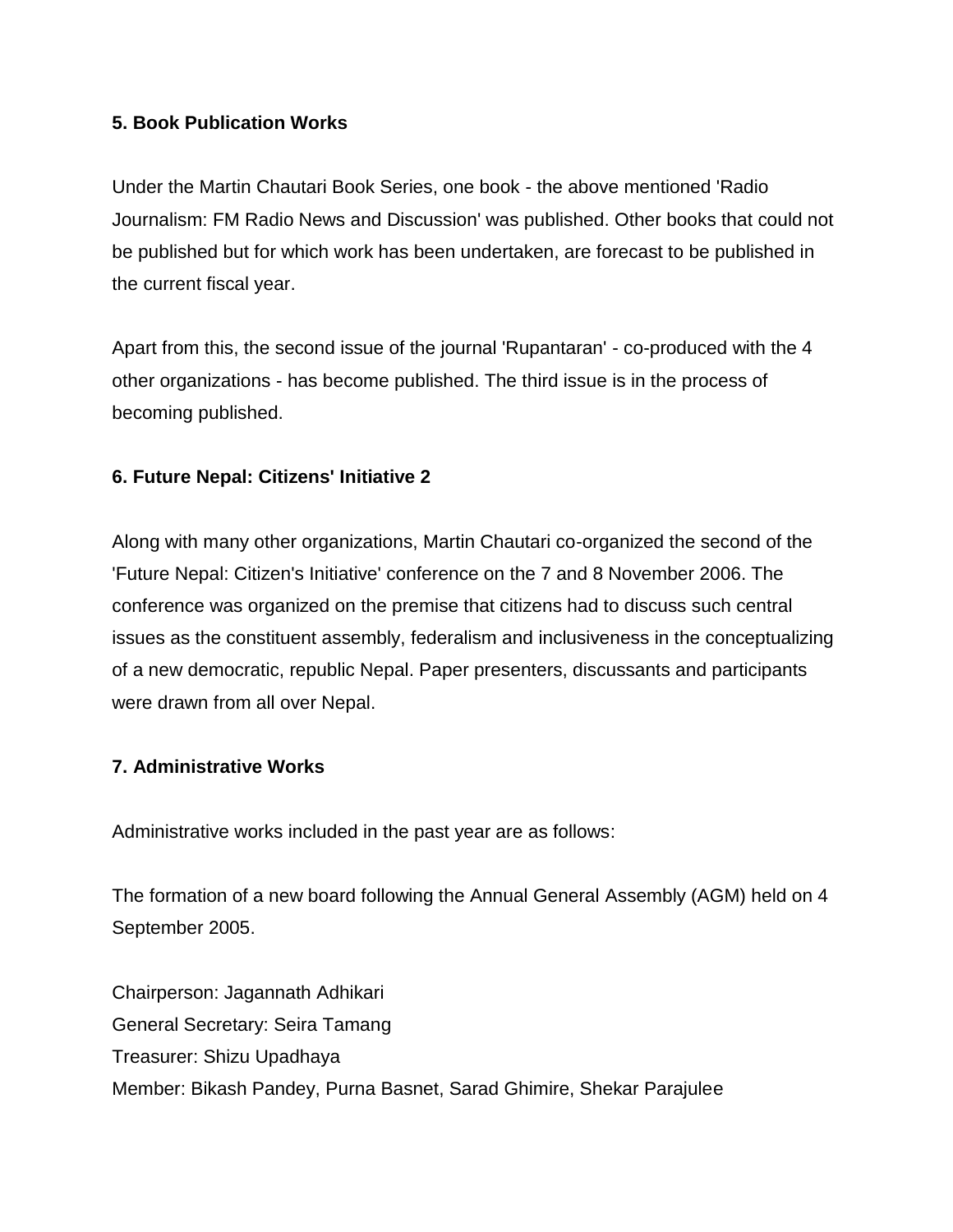1. According to AGM passed 'Martin Chautari staff rules' rules on staff holiday, provident funds and other benefits were formed and all staff were put on contracts with clearly specified Terms of References.

2. An agreement was made between Martin Chautari and the Centre of Social Research and Development to co-produce the bi-annual journal 'Studies in Nepali History and Society'(SINHAS).

3. In order to provide space for the new Media Documentation Centre, Martin Chautari was forced to move to new and larger premises. A new meeting hall at the new site had to be constructed at Chautari's expense.

4. On 8 September 2006, applications for new members were made available. As a result, Martin Chautari has two members - Dharma Swarnakar and Madhusudan Subedi

5. A notice for a new receptionist for Chautari resulted in 52 applicants, of which 6 were short-listed for interviews. Anita Dulal was selected to be the receptionist.

#### 8.Other works

In addition to our regular programs, Martin Chautari also undertook additional work. This includes working with the human rights organization, Advocacy Forum, to produce a documentary on citizens disappeared by the army ('Voices from the Darkness'). With financial support from Advocacy, Bhaskar Gautam took the lead from Martin Chautari.

Furthermore, a book in English on the individual experiences of people journeying through conflict affected areas - 'By the Way' - is in its final stages for publication. Supported by the Lutheran World Federation, this book's publication was delayed by the political turmoil of the last year. It will now be published in this fiscal year.